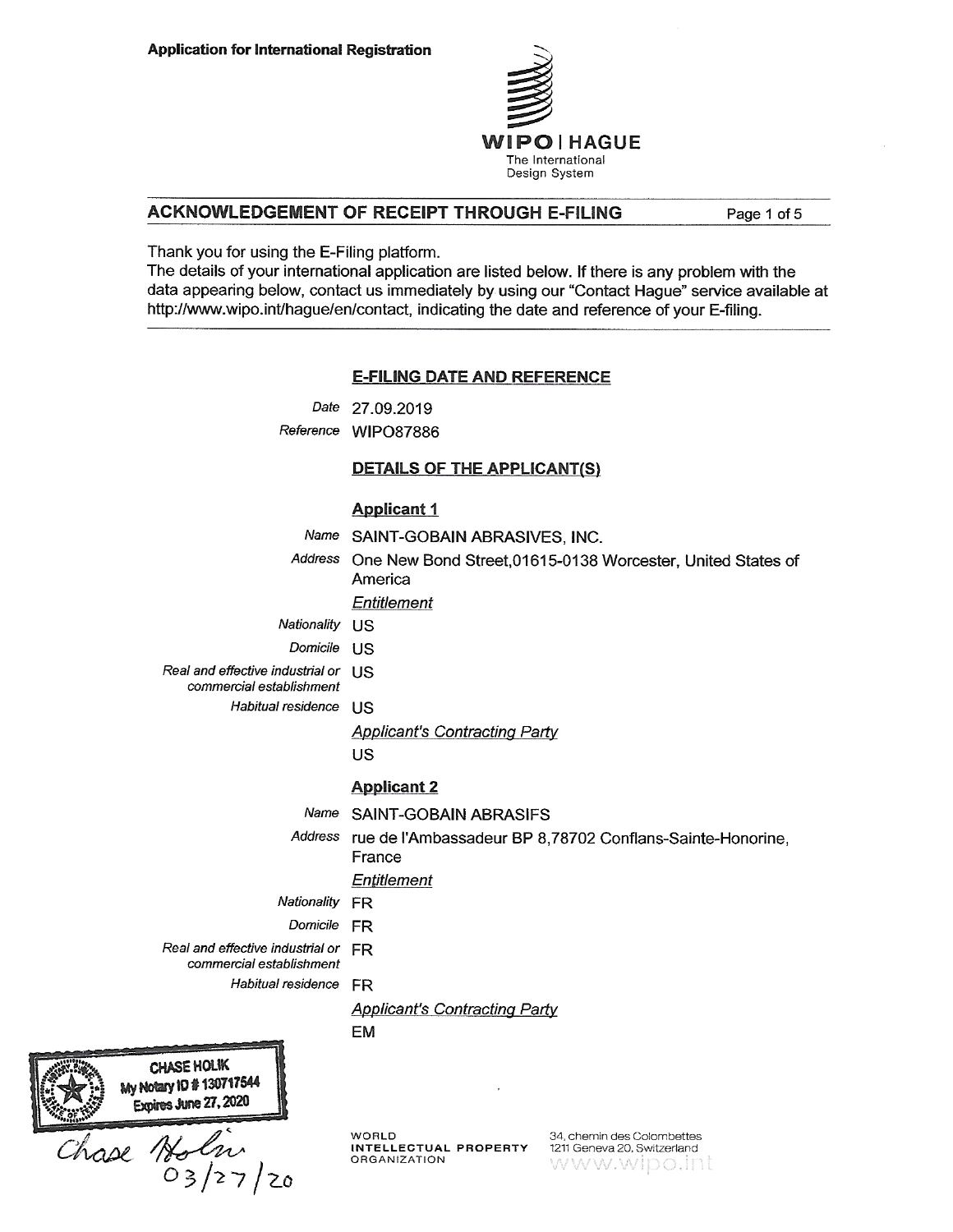## **ACKNOWLEDGEMENT OF RECEIPT THROUGH E-FILING** Page 2 of 5

## **APPOINTMENT OF A REPRESENTATIVE**

*Name* ABEL SCHILLINGER, LLP

*Address* 8911 N. Capital of Texas Highway Bldg. 4, Suite 4200,78759 Austin, Texas, United States of America

*E-mail* mail@abel-ip.com

*Fax* 1-512-795-7677

*Telephone* 1-512-900-8500

### **POWER OF ATTORNEY**

*Power of attorney file name* SIGN\_955.pdf

## **ADDRESS FOR CORRESPONDENCE**

| Name ABEL SCHILLINGER, LLP                                                                          |
|-----------------------------------------------------------------------------------------------------|
| Address 8911 N. Capital of Texas Hwy Bldg. 4, Suite 4200, 78759 Austin,<br>United States of America |
| E-mail mail@abel-ip.com                                                                             |
| Fax 512-795-7677                                                                                    |
| Telephone 512-900-8500                                                                              |

### **DESIGNATED CONTRACTING PARTIES**

EM (European Union)

### **NUMBER OF INDUSTRIAL DESIGNS AND REPRODUCTIONS**

*Total number of industrial* 1 *designs (100 max.)*

*Total number of reproductions* 4

## **LOCARNO CLASSIFICATION**

08-05

# **PRODUCTS WHICH CONSTITUTE THE INDUSTRIAL DESIGN OR IN RELATION TO WHICH IT IS TO BE USED**

| Design(s) | <b>Reproduction</b> | Indication of products | Class -         |
|-----------|---------------------|------------------------|-----------------|
| no(s)     | number              |                        | <b>Subclass</b> |
|           |                     | Grinding tools         | 08-05           |

### **DESCRIPTION**

Be it known that I, Morgane Vanpeene, have invented a new, original, and ornamental design of a core for an abrasive article. The following is a specification, and reference is made to the accompanying drawings that form part of the specification.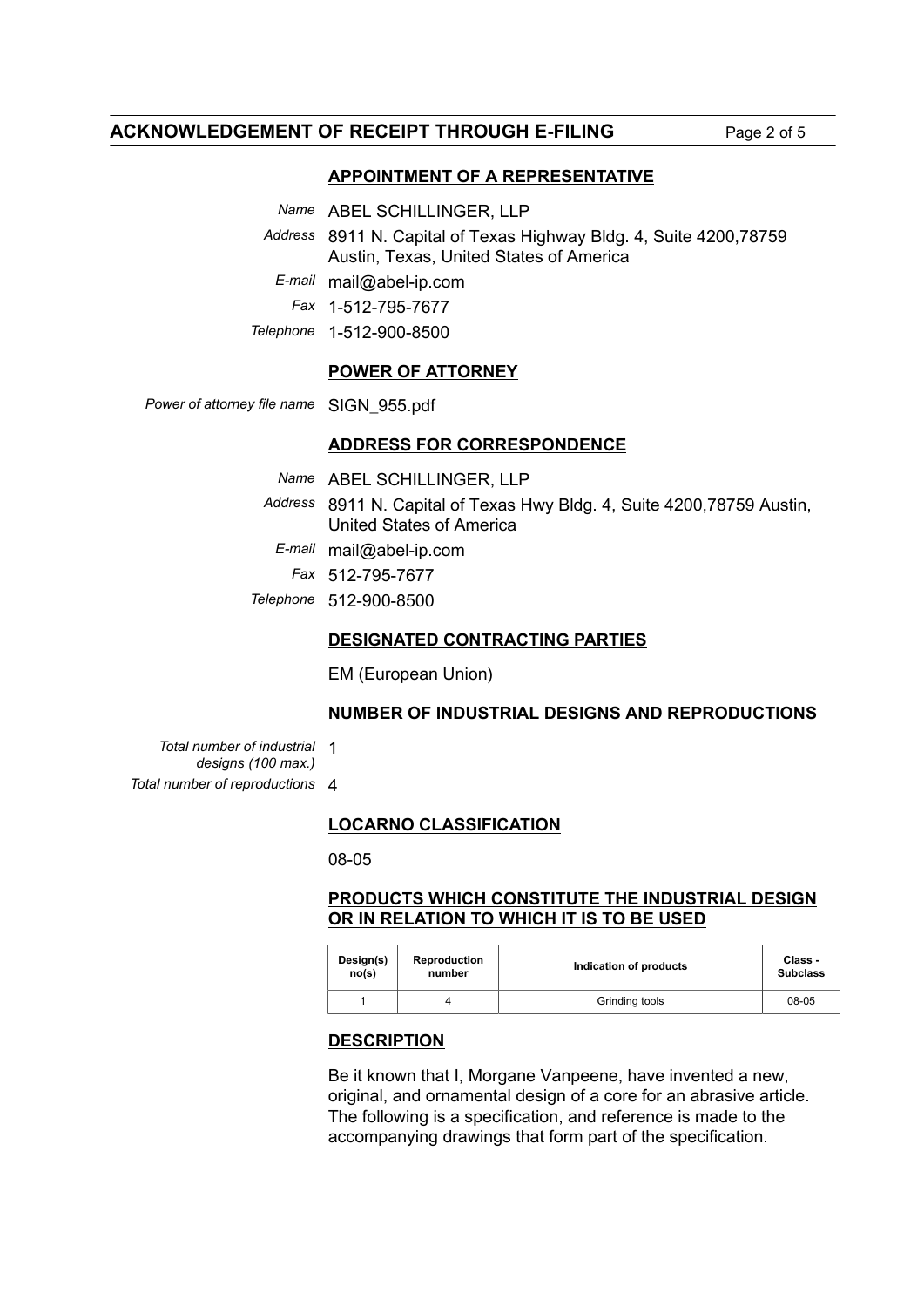# **ACKNOWLEDGEMENT OF RECEIPT THROUGH E-FILING** Page 3 of 5

Reproduction 1.1 includes a top view of a core for an abrasive article; Reproduction 1.2 includes a side elevation view of the core of Reproduction 1.1; Reproduction 1.3 includes a cross-sectional view of the core of Reproduction 1.1; Reproduction 1.4 includes a bottom view of the core of Reproduction 1.1. We claim, the ornamental design of a core for an abrasive article

# **IDENTITY OF THE CREATOR(S)**

as shown and described.

*Name and Address* Morgane VANPEENE, RUE DE L'AMBASSADEUR, BP 8,78702 CONFLANS-SAINTE-HONORINE, France

# **PUBLICATION OF THE INTERNATIONAL REGISTRATION**

Publication 6 months after date of international registration

# **REDUCTION OF US INDIVIDUAL DESIGNATION FEE**

Undiscounted (default)

## **BREAKDOWN OF FEES, IN SWISS FRANCS (CHF)**

| International registration basic fee                        | 397.00 |
|-------------------------------------------------------------|--------|
| Individual designation fee $(EM)$ (1 x 67.00)               | 67.00  |
| Additional fee where the description exceeds 100 words (per | 14.00  |
| word exceeding 100 words) $(7 \times 2.00)$                 |        |
| Publication of reproductions (4 x 17.00)                    | 68.00  |
| <b>Total</b>                                                | 546.00 |

## **PAYMENT OF FEES**

Please enter the following one-time reference EPAY-IABG-R5UM to retrieve your payment details after accessing our payment portal: https://www3.wipo.int/epayweb2/.

When paying through the payment portal you will receive a payment basket reference beginning with EPMT – please note and save this reference or your payment confirmation for any related support.

You will find further details on the available payment methods at: http://www.wipo.int/finance/en/hague.html.

## **SIGNATURE BY THE APPLICANT(S) AND/OR HIS (THEIR) REPRESENTATIVE**

*Representative* ABEL SCHILLINGER, LLP null *Date* 27.09.2019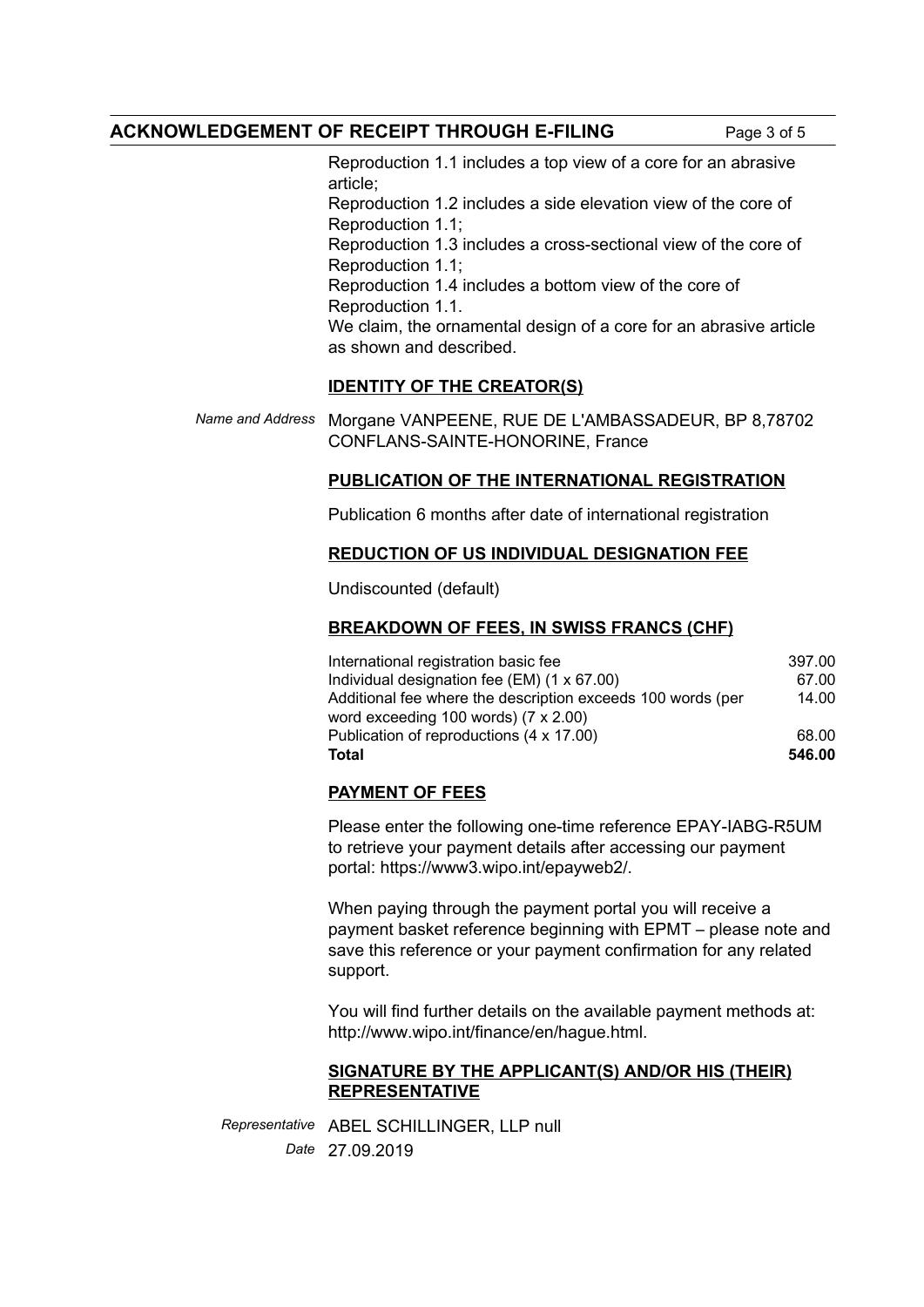# **ACKNOWLEDGEMENT OF RECEIPT THROUGH E-FILING** Page 4 of 5

*Name of contact person* Lei Guo - mail@abel-ip.com *User reference* 19-D-0291WO-DES